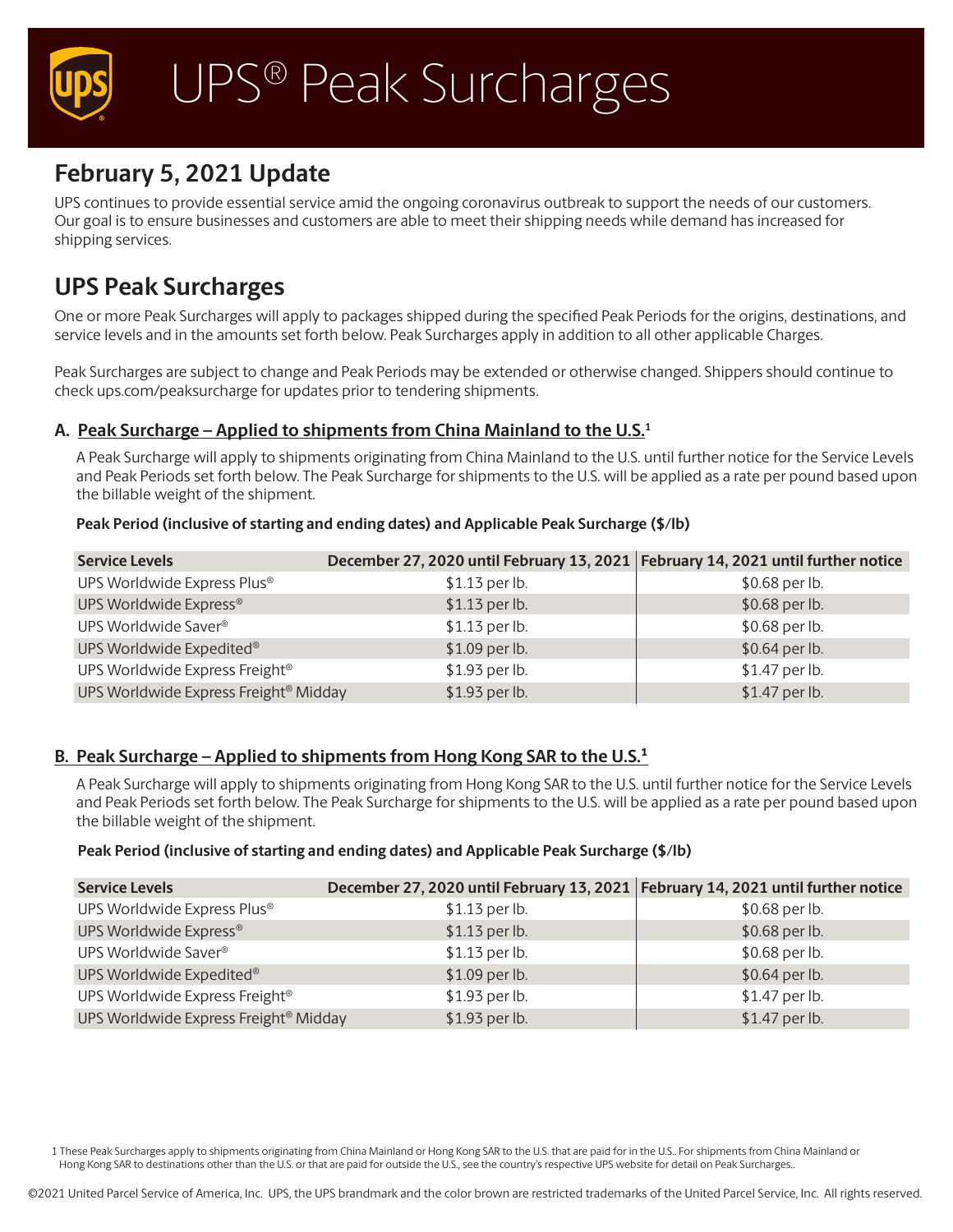

# **C. Peak Surcharge – Applied to shipments from Australia, New Zealand, and other Asia origins to the U.S.**

A Peak Surcharge will apply to any shipment from Korea, Taiwan, Vietnam, Malaysia, Thailand, Indonesia, Singapore, Philippines, Australia, and New Zealand to the U.S. until further notice for the Service Levels and Peak Periods set forth below. The Peak Surcharge will be applied as a rate per pound based upon the billable weight of the shipment.

#### **Peak Period (inclusive of starting and ending dates) and Applicable Peak Surcharge (\$/lb)**

| <b>Service Levels</b>                             | November 8, 2020 until February 13, 2021 February 14, 2021 until further notice |                |
|---------------------------------------------------|---------------------------------------------------------------------------------|----------------|
| UPS Worldwide Express Plus®                       | \$0.45 per lb.                                                                  | \$0.34 per lb. |
| UPS Worldwide Express®                            | \$0.45 per lb.                                                                  | \$0.34 per lb. |
| UPS Worldwide Saver®                              | \$0.45 per lb.                                                                  | \$0.34 per lb. |
| UPS Worldwide Expedited®                          | $$0.41$ per lb.                                                                 | \$0.29 per lb. |
| UPS Worldwide Express Freight®                    | \$1.36 per lb.                                                                  | \$1.25 per lb. |
| UPS Worldwide Express Freight <sup>®</sup> Midday | \$1.36 per lb.                                                                  | \$1.25 per lb. |

## **D. Peak Surcharge – Applied to shipments from Europe origins to the U.S. and North America**

A Peak Surcharge will apply to any shipment from Austria, Belgium, Czech Republic, Denmark, Finland, France, Germany, Hungary, Ireland, Italy, Luxembourg, Netherlands, Norway, Poland, Portugal, Spain, Sweden, Switzerland, or United Kingdom to the U.S. and North America until further notice for the Service Levels and Peak Periods set forth below. The Peak Surcharge will be applied as a rate per pound based upon the billable weight of the shipment.

#### **Peak Period (inclusive of starting and ending dates) and Applicable Peak Surcharge (\$/package)**

| <b>Service Levels</b>                             | November 15, 2020 until further notice |
|---------------------------------------------------|----------------------------------------|
| UPS Worldwide Express Plus®                       | \$0.18 per lb.                         |
| UPS Worldwide Express®                            | \$0.18 per lb.                         |
| UPS Worldwide Saver®                              | \$0.18 per lb.                         |
| UPS Worldwide Expedited®                          | \$0.18 per lb.                         |
| UPS Worldwide Express Freight <sup>®</sup>        | \$0.91 per lb.                         |
| UPS Worldwide Express Freight <sup>®</sup> Midday | \$0.91 per lb.                         |

# **E. Peak Surcharge – Applied to international shipments from all origins to all destinations (except shipments covered in Sections A-D above)**

A Peak Surcharge will apply to any international shipment from all origins to all destinations, except shipments subject to the Peak Surcharges set forth in Sections A through D above, until further notice for the Service Levels and Peak Periods set forth below. The Peak Surcharge will be applied as a rate per pound based upon the billable weight of the shipment. Other Peak Surcharges applicable to certain international shipments are set forth in sections A, B, C, and D above.

#### **Peak Period (inclusive of starting and ending dates) and Applicable Peak Surcharge (\$/lb)**

| <b>Service Levels</b>                             | April 12, 2020 until further notice |
|---------------------------------------------------|-------------------------------------|
| UPS Worldwide Express Plus®                       | \$0.11 per lb.                      |
| UPS Worldwide Express®                            | \$0.11 per lb.                      |
| UPS Worldwide Saver®                              | \$0.11 per lb.                      |
| UPS Worldwide Expedited®                          | \$0.11 per lb.                      |
| UPS Worldwide Express Freight®                    | \$0.34 per lb.                      |
| UPS Worldwide Express Freight <sup>®</sup> Midday | \$0.34 per lb.                      |